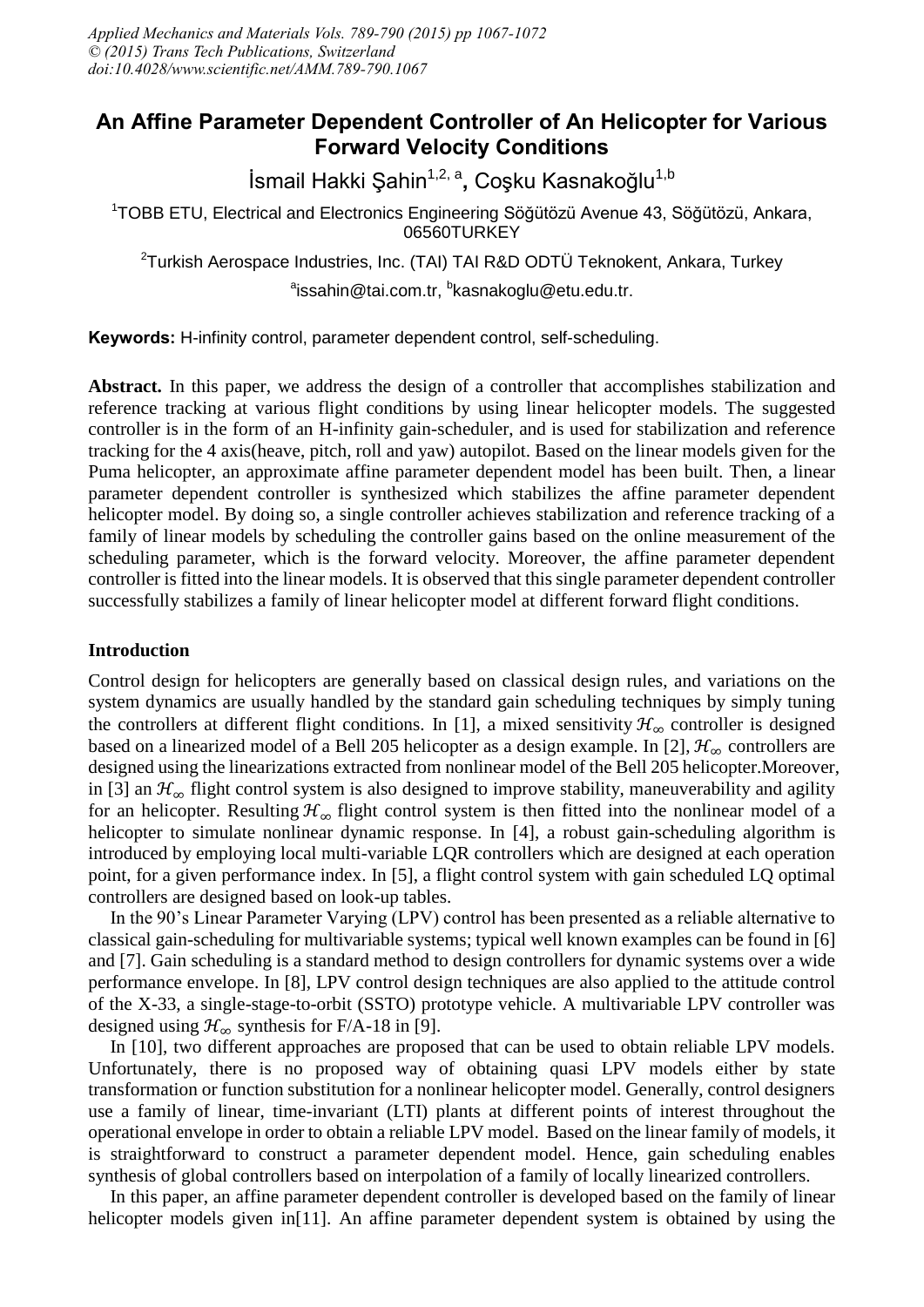family of linear plants. Moreover, the mixed sensitivity  $\mathcal{H}_{\infty}$  controller synthesis approach is summarized. Based on the affine parameter dependent helicopter model, an affine parameter dependent controller is designed, which stabilizes the closed-loop system and provides reference tracking to the pilot reference commands in different flight conditions by scheduling the controller based on the online measurement of scheduling parameter. Finally, the parameter varying controller is tested at different linearization points.

#### **Parameter Dependent Model**

Linear helicopter model consists of 8 states, 4 inputs and 4 outputs which describe the internal dynamics, control inputs and outputs that are derived from the states [11]. The force and moment equations results in six equations with eight unknowns. Three longitudinal and three lateral equations are combined with two kinematic equations to describe the linear system.

A family of linear models can now be expressed as a parameter dependent model as

$$
\begin{aligned}\n\dot{x} &\simeq A_p x + B_p u \\
y &= C_p x\n\end{aligned} \tag{1}
$$

where  $A_p = A_0 + A_1 \rho$ ,  $B_p = B_0 + B_1 \rho$  and  $\rho$  is the forward velocity. The parameter dependent model is augmented by adding actuator dynamics where the actuator system matrices are  $A_{act}$ ,  $B_{act}$ , and  $C_{act}$ . Hence the parameter dependent model with actuator dynamics can be given as

$$
\dot{x} = A(\rho)x + Bu
$$
  
\n
$$
y = Cx
$$
  
\n
$$
A\rho \quad B_p C_{act} \quad D \quad [0 \quad C \quad C \quad 0] \quad L \quad [x_p]
$$

where  $A(\rho) = \begin{bmatrix} p & -p \cdot act \ 0 & A_{act} \end{bmatrix}$ ,  $B = \begin{bmatrix} p \cdot b \cdot act \end{bmatrix}$ ,  $C = \begin{bmatrix} C_p & 0 \end{bmatrix}$  and  $x = \begin{bmatrix} r \cdot b \cdot act \cdot b \cdot act \cdot b \cdot act \cdot b \cdot act \cdot b \cdot act \cdot b \cdot act \cdot b \cdot act \cdot b \cdot act \cdot b \cdot act \cdot b \cdot act \cdot b \cdot act \cdot b \cdot act \cdot b \cdot act \cdot b \cdot act \cdot b \cdot act \cdot b \cdot act \cdot b \$ Notice that the system matrix can be transformed into an affine parameter dependent system matrix  $A(\rho) = \begin{bmatrix} 10 & 11 & \rho & 0 & 0 \\ 0 & 0 & 0 & 0 \\ 0 & 0 & 0 & 0 \end{bmatrix}$  and input matrix B is not parameterized by  $\rho$ . Moreover, the output is also derived from the states, so  $C$  is also independent from parameter  $\rho$ .

Indeed, addition of actuator dynamics transfers the parameter dependency on the input matrix to the system matrix.

#### **Mixed Sensitivity**  $\mathcal{H}_{\infty}$  **controller Synthesis**

The standard  $\mathcal{H}_{\infty}$  optimal control problem is equivalent to the minimization of the  $\mathcal{H}_{\infty}$  norm over all stabilizing controllers. We consider the problem of synthesizing a controller  $K$  to satisfy attenuation of low frequency disturbances and minimization of high frequency actuator activity. In this formulation, the exogenous input signal  $d$  is the reference command  $r$ , and the controlled  $z$  variables are chosen to minimize low frequency error and high frequency control action. Details can be found in[1].

#### **Gain Scheduled Controller**

Aerospace control design rules based on classical control and gain scheduling is often employed since the dynamics of the air vehicle change as the flight conditions vary. However this gain scheduling method is simply based on designing a new controller at that flight condition or simply tuning the controller parameter for that specific flight condition. In this section, we will synthesize a self scheduling controller by using online measurement of scheduling parameter.

Given the affine parameter dependent system  $P$ ,

$$
\dot{x} = A(\rho)x + B_d(\rho)d + B_u u
$$
  
\n
$$
z = C_z(\rho)x + D_{zd}(\rho)d + D_{zu}u
$$

(3)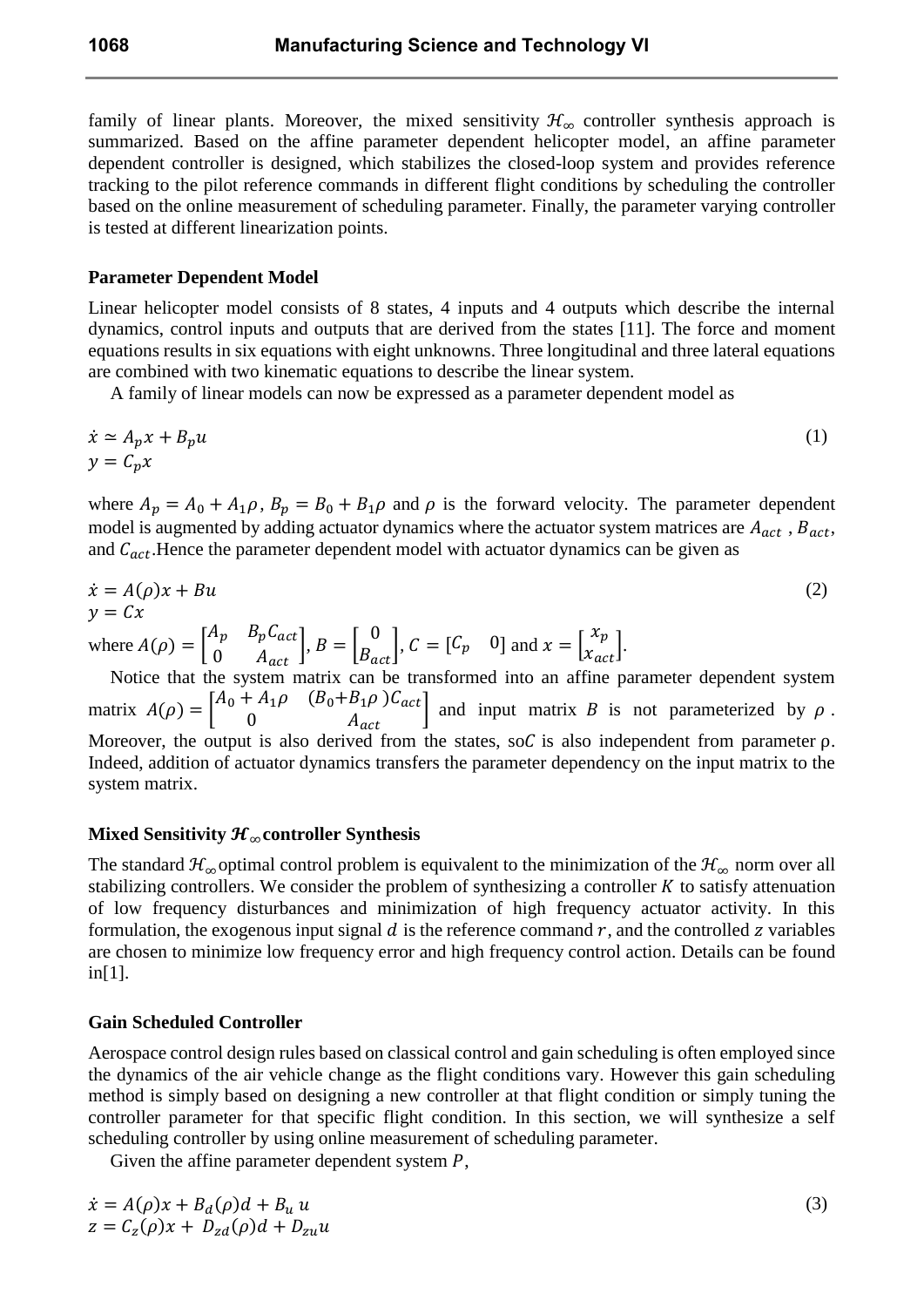# $y = C_y x + D_{yd} d + D_{vu} u$

controlled by an affine parameter dependent controller  $K$ ,

$$
x_c = A_c(\rho)x_c + B_c(\rho)y
$$
  
 
$$
u = C_c(\rho)x_c + D_c(\rho)y
$$
 (4)

which is scheduled by the online measurement of parameter  $\rho$  where  $\rho$  ranges in between  $\rho_0$  and  $\rho_1$ . Self scheduling controller K stabilizes the closed-loop system and minimizes the  $\mathcal{H}_{\infty}$  closed-loop performance from  $d$  to z. Affine parameter dependent controller is simply a convex combination of the two linear controllers at each vertex. As the parameter changes, the dynamics of the parameter varying controller smoothly changes. Hence, the resulting controller is given in the form of

$$
A_c(\rho) = A_{c0}\alpha + A_{c1}(1 - \alpha)
$$
  
\n
$$
B_c(\rho) = B_{c0}\alpha + B_{c1}(1 - \alpha)
$$
  
\n
$$
C_c(\rho) = C_{c0}\alpha + C_{c1}(1 - \alpha)
$$
  
\n
$$
D_c(\rho) = D_{c0}\alpha + D_{c1}(1 - \alpha)
$$
\n(5)

where the scheduling parameter can be given as  $\alpha = 1 - \frac{\rho - \rho_0}{\rho_1 - \rho_0}$  and  $\rho_0$ ,  $\rho_1$  are the end values of the parameter and form two vertices of the controller. More specifically, the equations can be rewritten as

$$
x = A(\rho)x + B_d d + B_u u
$$
  
\n
$$
z = C_z x + D_{zd} d + D_{zu} u
$$
  
\n
$$
y = C_v x
$$
\n(6)

where  $B_d = 0$ ,  $B_u = B$ ,  $C_z = \begin{bmatrix} 0 \\ 0 \end{bmatrix}$ ,  $D_{zd} = \begin{bmatrix} 1 \\ 0 \end{bmatrix}$ ,  $D_{zu} = \begin{bmatrix} 0 \\ I \end{bmatrix}$  and  $C_y = C$  with proper dimensions in order to cast mixed sensitivity tracking problem as an  $\mathcal{H}_{\infty}$  optimization problem.

In this work, since an approximated affine parameter dependent model is available, it is easy to synthesize a gain scheduling  $\mathcal{H}_{\infty}$  controller. A single affine parameter dependent controller can be used in order to control the family of linear helicopter models. The fundamental advantage of this affine parameter dependent controller is that the controller automatically adjusts itself as the flight condition changes. However, it should be noted that there is no guarantee that the parameter varying controller can stabilize the linear helicopter model family. The success of this method is largely based on the accuracy of linear parameter dependent helicopter model in capturing the behavior of the helicopter model family. If the parameter dependent model is sufficiently close to the model family, synthesized linear parameter dependent model successfully stabilizes the helicopter model.

#### **Closed-Loop System**

Closed-loop system is a composition of parameter dependent model and parameter dependent controller as given below

$$
\eta = A_{cl}\eta + B_{cld}d
$$
\n
$$
z = C_{clz}\eta + D_{cl}d
$$
\n
$$
y = C_{cly}\eta
$$
\nwhere\n
$$
A_{cl} = \begin{bmatrix} A(\rho) & 0 \\ B_c(\rho)C_y & A_c(\rho) \end{bmatrix}, \ B_{cld} = \begin{bmatrix} B_d \\ 0 \end{bmatrix}, \ C_{clz} = \begin{bmatrix} C_z + D_{zu}D_c(\rho)C_y & D_{zu}C_c(\rho) \end{bmatrix}, \ D_{cl} = D_{zd},
$$
\n
$$
C_{cly} = \begin{bmatrix} C_y & 0 \end{bmatrix}, \text{and}\eta = \begin{bmatrix} X \\ X_c \end{bmatrix}.
$$
\n
$$
(7)
$$

It is verified that the synthesized parameter dependent controller successfully stabilizes the closed-loop system simply by controlling the closed-loop eigenvalues at each operating point.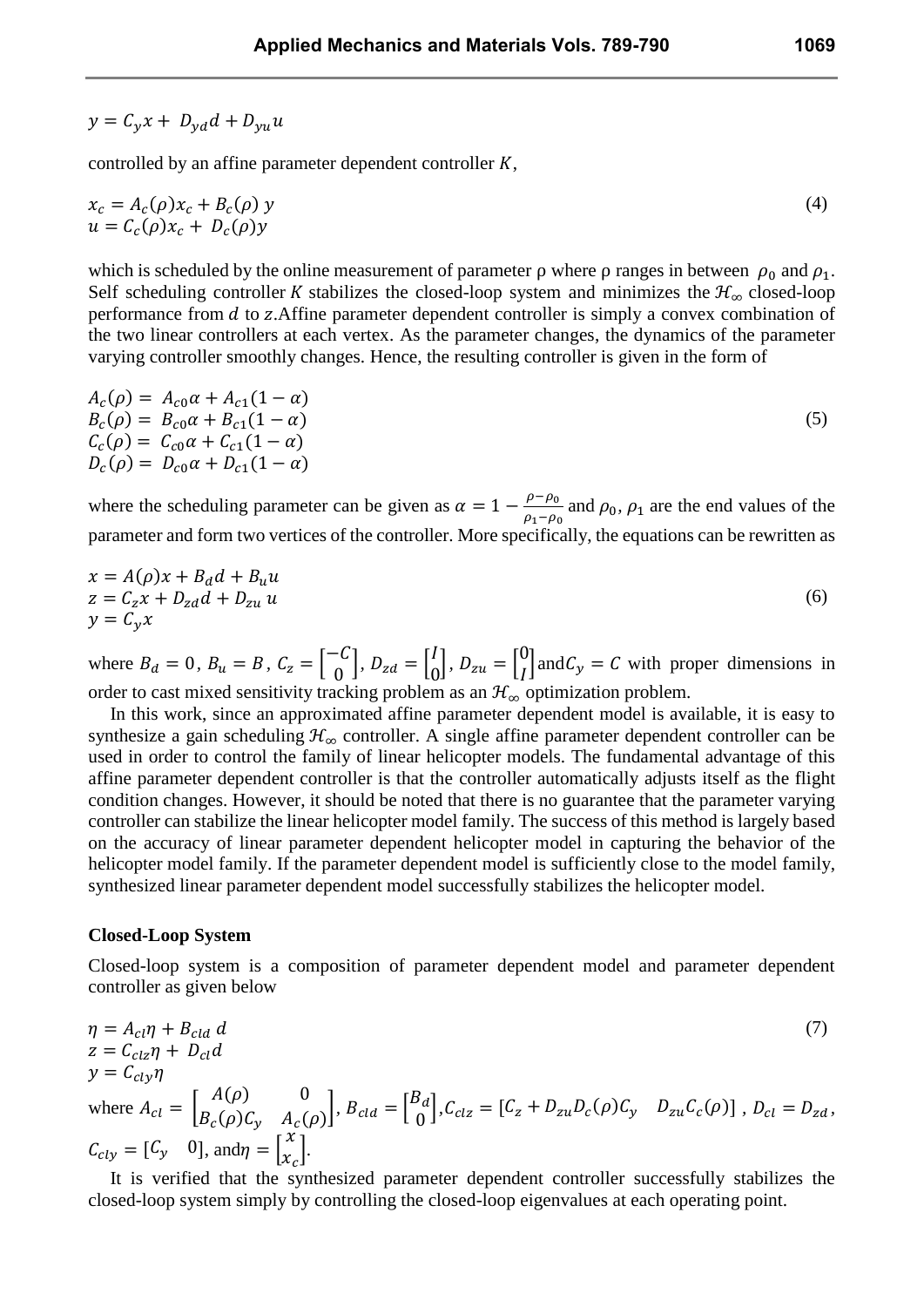For the sake of simplicity, we will be working on the longitudinal channel for the reference tracking purpose and the other three channels will be used for stabilization purpose only. Nevertheless, the controller synthesized can perform stabilization and tracking in all axes. As a simulation example, pilot demands a step change in the forward velocity and applies no commands at other axes.

**Simulation Results on Parameter Dependent Model**. Approximate linear parameter varying model is closed via a parameter dependent controller. 1 knot forward velocity reference is applied at all trim conditions in order to verify that the controller successfully does stabilization and reference tracking. From Fig. 1, it is seen that the controller provides reference tracking following to a step reference command and the applied control inputs are reasonable.



Fig. 1. On axis Response to a Forward Velocity Demand (Longitudinal Axis)

It is also interesting to observe responses at other axes. In Fig. 2, Fig. 3 and Fig. 4, it is observed that stabilization is accomplished all other axes. The oscillations are simply due to the cross coupled nature of the helicopter dynamics.



Fig. 2.Off axis response to a Forward Velocity Demand (Heave axis)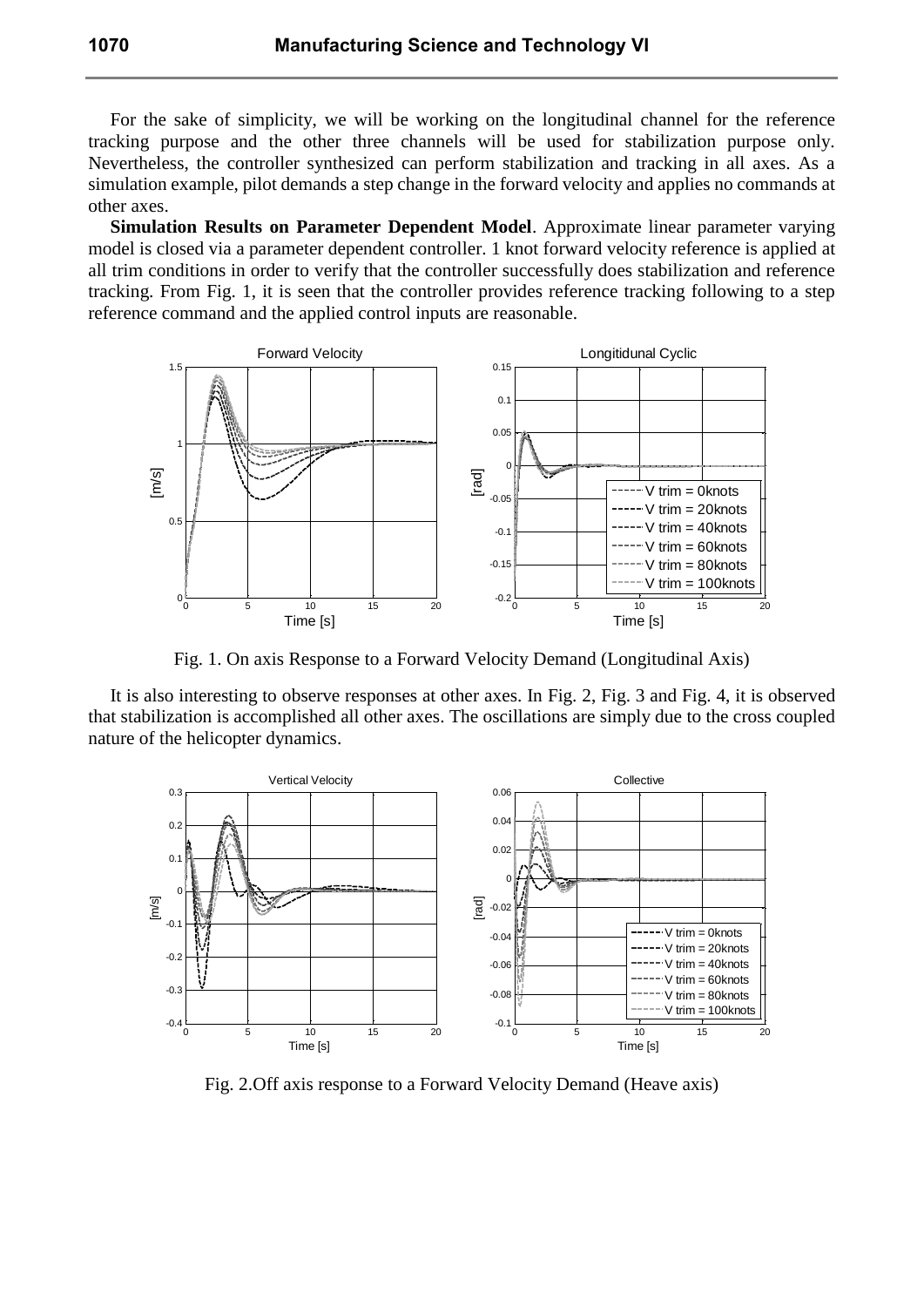

Fig. 3. Off axis response to a Forward Velocity Demand (Lateral axis)



Fig. 4.Off axis response to a Forward Velocity Demand (Yaw axis)

**Simulation Results on Different Linear Models**. The parameter dependent linear controller is also fitted into the linear models at all trim conditions. Trimmed linear model is closed via the parameter dependent controller, then 1 knot forward velocity step reference is applied at all trim conditions. The parameter dependent controller successfully accomplishes tracking of on axis plot commands and stabilization on all other axes. Response to a step forward velocity command and longitudinal cyclic applied at all trim conditions can be seen in Fig. 5. The off axis responses have not been included due to space limitations, however, it is observed that stabilization is achieved after some oscillations, similar to the parameter dependent model case.

#### **Summary**

Aerospace systems have very extensive operating domains where change in the dynamics need to be handled with a scheduling technique. This paper has introduced a parameter dependent control methodology, which uses mixed sensitivity  $\mathcal{H}_{\infty}$  synthesis to create a linear parameter-varying controller that is suitable for such systems. An affine parameter dependent controller synthesized for the linear helicopter models for Puma has proven to be successful. Future research directions include using a nonlinear model for the helicopter since the models that are used for the simulation purposes are all linear. In future studies, a nonlinear math model will be constructed in order to see the nonlocal performance of the designed parameter dependent controller.